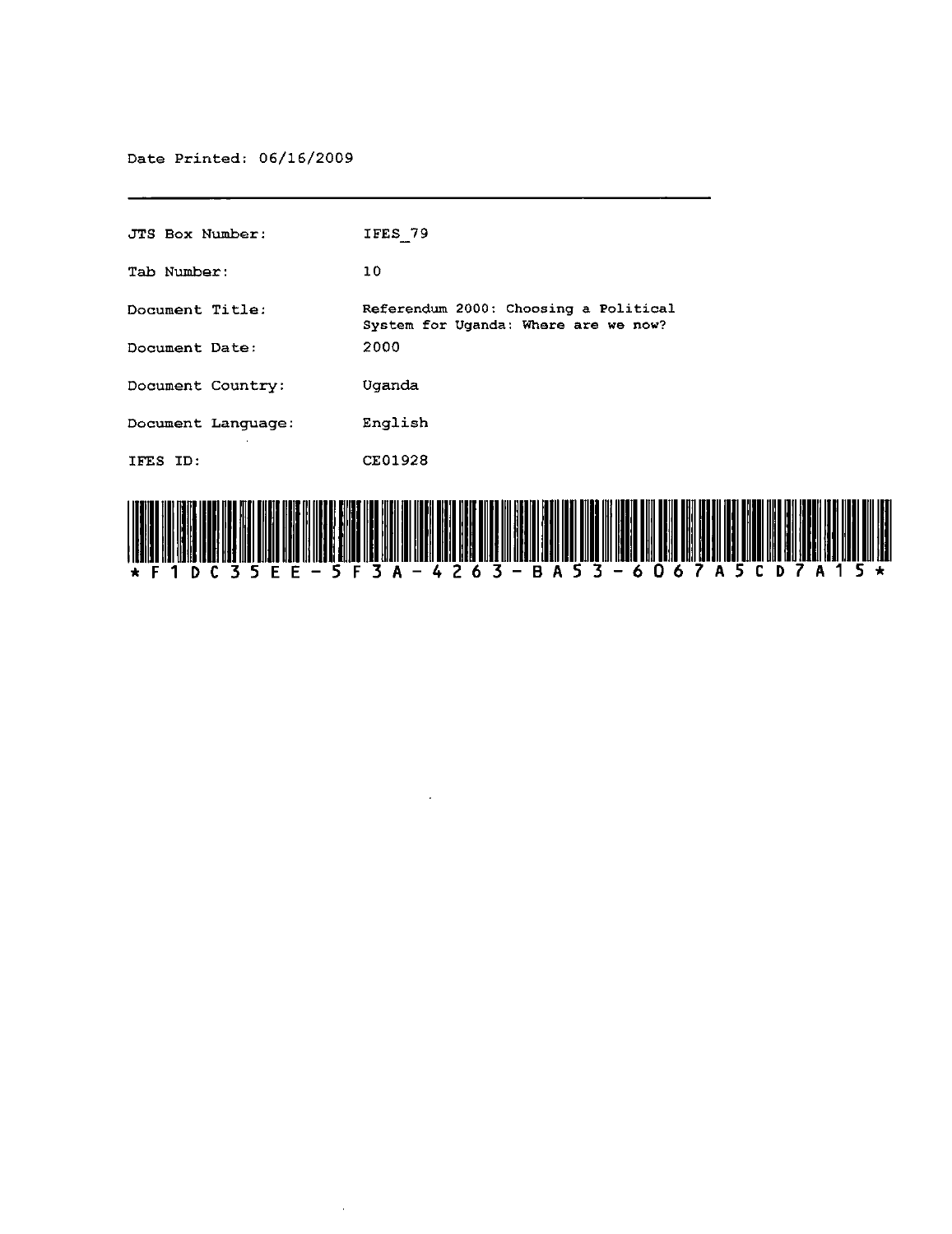# Your free copy

CHOOSING A POLITICAL SYSTEM FOR UGANDA

# WHERE ARE WE NOW?



**MULTIPARTY SYMBOL** 



**MOVEMENT SYMBOL** 

Courtsey of the NGO Referendum 2000 Civic Educators with support from the International Donor Community

કાર નામ્યાં શાકાર તાલુકાના તાલુકાના મ ไปลพปลาย กลับกลับกลับกลับ

الجاج الإطرار الرافيان والرامي والمراواة الأفراد فكالمواجد والمكافح بالواقيون مجاولا  $\label{eq:2} \mathcal{L}(\mathcal{L}^{\mathcal{A}}_{\mathcal{A}}(\mathcal{A}^{\mathcal{A}}_{\mathcal{A}}),\mathcal{L}^{\mathcal{A}}_{\mathcal{A}}(\mathcal{A}^{\mathcal{A}}_{\mathcal{A}}),\mathcal{L}^{\mathcal{A}}_{\mathcal{A}}(\mathcal{A}^{\mathcal{A}}_{\mathcal{A}}))$ 

 $\ddot{\cdot}$ 

 $\mathcal{L}^{\text{c}}(\mathcal{L}^{\text{c}}(\mathcal{L}))$  $\label{eq:2} \frac{1}{\sqrt{2}}\frac{1}{\sqrt{2}}\sum_{i=1}^{N} \frac{1}{\sqrt{2}}\sum_{i=1}^{N} \frac{1}{\sqrt{2}}\sum_{i=1}^{N} \frac{1}{\sqrt{2}}\sum_{i=1}^{N} \frac{1}{\sqrt{2}}\sum_{i=1}^{N} \frac{1}{\sqrt{2}}\sum_{i=1}^{N} \frac{1}{\sqrt{2}}\sum_{i=1}^{N} \frac{1}{\sqrt{2}}\sum_{i=1}^{N} \frac{1}{\sqrt{2}}\sum_{i=1}^{N} \frac{1}{\sqrt{2}}\sum_{i=1}^{N} \frac{$  $\mathcal{L}^{\text{max}}$ 

 $\mathbf{A}$ 

્યું જ કોઈ કોઈ કરી છે ના દાર છે તે માર્યા દ્વારા ના ના ના ના ના ના પાક પર તે માટે પર પાક કરી.<br>હાથ કોઈ કોઈ એ દુર્ગાત તરીકે તે તો તો પાક પહેલા પોસ્ટ બીજા પાક કરી હતી. તો તો તો તો તો તો તો તો તો તો તો તો તો  $\frac{1}{2}\sum_{i=1}^{2}\sum_{j=1}^{2}\sum_{k=1}^{2}\sum_{j=1}^{2}\sum_{j=1}^{2}\sum_{k=1}^{2}\sum_{j=1}^{2}\sum_{k=1}^{2}\sum_{k=1}^{2}\sum_{k=1}^{2}\sum_{k=1}^{2}\sum_{k=1}^{2}\sum_{k=1}^{2}\sum_{k=1}^{2}\sum_{k=1}^{2}\sum_{k=1}^{2}\sum_{k=1}^{2}\sum_{k=1}^{2}\sum_{k=1}^{2}\sum_{k=1}^{2}\sum_{k=1}^{2}\sum_{k=1}^{2}\sum_{k=1}^{2}\sum_{k=1}$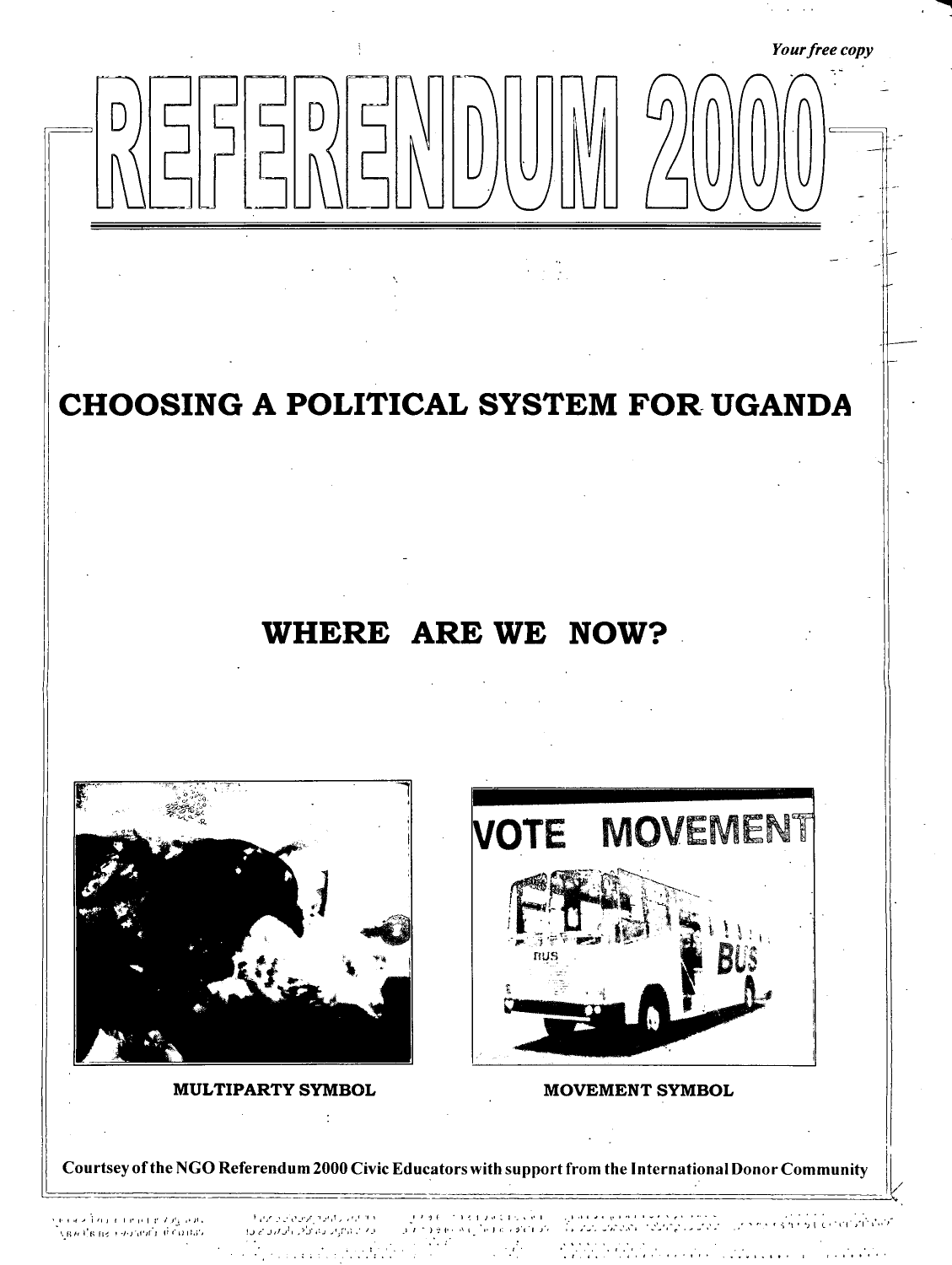# WHAT IS REFERENDUM 2000 ABOUT?

According to the 1995 Constitution, the people of Uganda shall decide for themselves what kind of political system should be used to govern the country. To do this, the Constitution says that a referendum must be held one year before the next Parliamentary and Presidential elections.

# A Political system

A political system is the way in which a country elects its leaders and governs its affairs.

The 1995 Constitution provided for three contending political systems in the torth coming referendum:

- The Movement system
- The Multi-party system
- Any other democratic and representative political system.

So far the movement system and the multiparty system have been approved. There wcre seven other political systems, which had petitioned the Electoral Commission for approval. They are:

- The Federal Democratic system
- The National Coalition system
- The Compromise system
- The Confederation Political system
- The Communism system
- The Neo-Movement system
- The Native Federation system

/ However, the Electoral Commission recently announced that it had rejected the petitions for these systems and did not certify them. This was because the required one thousand or more signatures of registered voters supporting them could not be verified by the Electoral Commission as required by law. The Electoral Commission duly made its recommendations to Parliament. So far Parliament has not discussed the issue yet.

Consequently, this has left the referendum contest between the movement system and the inultiparty system, both of which qualified according to the law.

# THE DEFINITE SYSTEMS CONTESTING

# The movement system

The movement system's mode of operation is laid out in the 1995 Constitution and the Movement Act. These state the principles and characteristics of the movement system as follows:

- All inclusive
- 
- . All inclusive<br>● Broad based<br>● Non partisan but based on individual merit

# The movement system operates through:

The National Conference, which is a body of political leaders, selected from various levels of local government, Parliament and other arms of government. The National Conference is headed by the Chairperson of the Movement who is elected by the members.

• The National Executive Committee (NEC) which is a standing committee of the National Conference for which it plays an advisory role,

• The Movement Secretariat, which is a body that provides administrative services to the National Conference and the National Executive Committee and implements their decisions.

• The lower movement organs, which are from the village level up to the district

participate in discussions and make decisions according to their personal beliefs

e de la companya de la companya de la companya de la companya de la companya de la companya de la companya de<br>La companya de la companya de la companya de la companya de la companya de la companya de la companya de la co



The chairman of"the Electoral commission Hajji Azziz Kasuja

# The multiparty system

In a multiparty system, several different political parties compete in an election and more than two parties may be represented in governmcnt. All citizens are given the right to belong to a political party of their choice or even to form their own political party.

A political party is an organisation with strong ideas about the economic, social and political direction of a country. Parties provide an opportunity for people who share common opinions about how the country should be governed, to organise themselves and compete for political power.

# Howa multiparty system operates:

• Different pat1ies oller alternative policies regarding political, economic,social and cultural issues.

• Opposition parties act as a check on the ruling party's policies and keep a watchful eye on all its operations. They can do this in Parliament and even outside. Their opposition must be within the constitutional framework.

 $\bullet$  Opposition parties are "governments in waiting", always attempting to convince the electorate that they have better solutions and ready to offer themselves when the ruling party loses its mandate.

• Parties compete for power but also cooperate in the exercise of political power. In a mulliparty democracy, competition between parties is encouraged, but they are also expected to accept the results of an election and abide by the decisions of the majority. Parties are expected to offer loyal, not subversive opposition.

# Decision-makingin a multiparty system

In a multiparty system, candidates in an election are put forward by a party. In order to become a candidate, you must be a member of the party, and must participate in the internal process that determines who will represent the party at which level. Elected representatives in government participate in discussions and make decisions according to their party's position on the issues at hand. They primarily represent the views of the people who voted for their party, and its members. .

level.<br>Currently, activities of political parties are restricted by the Constitution. A law,<br>Index the movement system leaders are algoted on the besis of individual main which is supposed to regulate the operations of pol Under the movement system, leaders are elected on the basis of individual merit which is supposed to regulate the operations of political parties, The Political parties, The Political parties. The Political passed yet whic to represent their communities. All positions of leadership are, according to the corganisations Bill 1998 has not been passed yet. The bill has already been legal and in partial discussed and adopted by the Parliamentary law, accessible to all citizens. There is no organised opposition in Parliament. discussed and adopted by the 'Fartiamentary Committee' on Legal and and it is the Cabinet now to reserve the Cabinet now to Elected representatives in Parliament or any other structure of government Parliamentary Atlatrs and some amendments proposed. It is the Cabinet now to reduce the Cabinet now to reduce on the Cabinet not the Cabinet not th participate in discussions and make decisions decording to their personal ocners if this law is passed, it will not do away with Article 269 of the Constitution which and views of their respective constituencies. Lected representatives in Parliament or any other structure of government<br>
Parliamentary Affairs and some amendments proposed. It is the Cabinet now to<br>
participate in discussions and make decisions according to their pers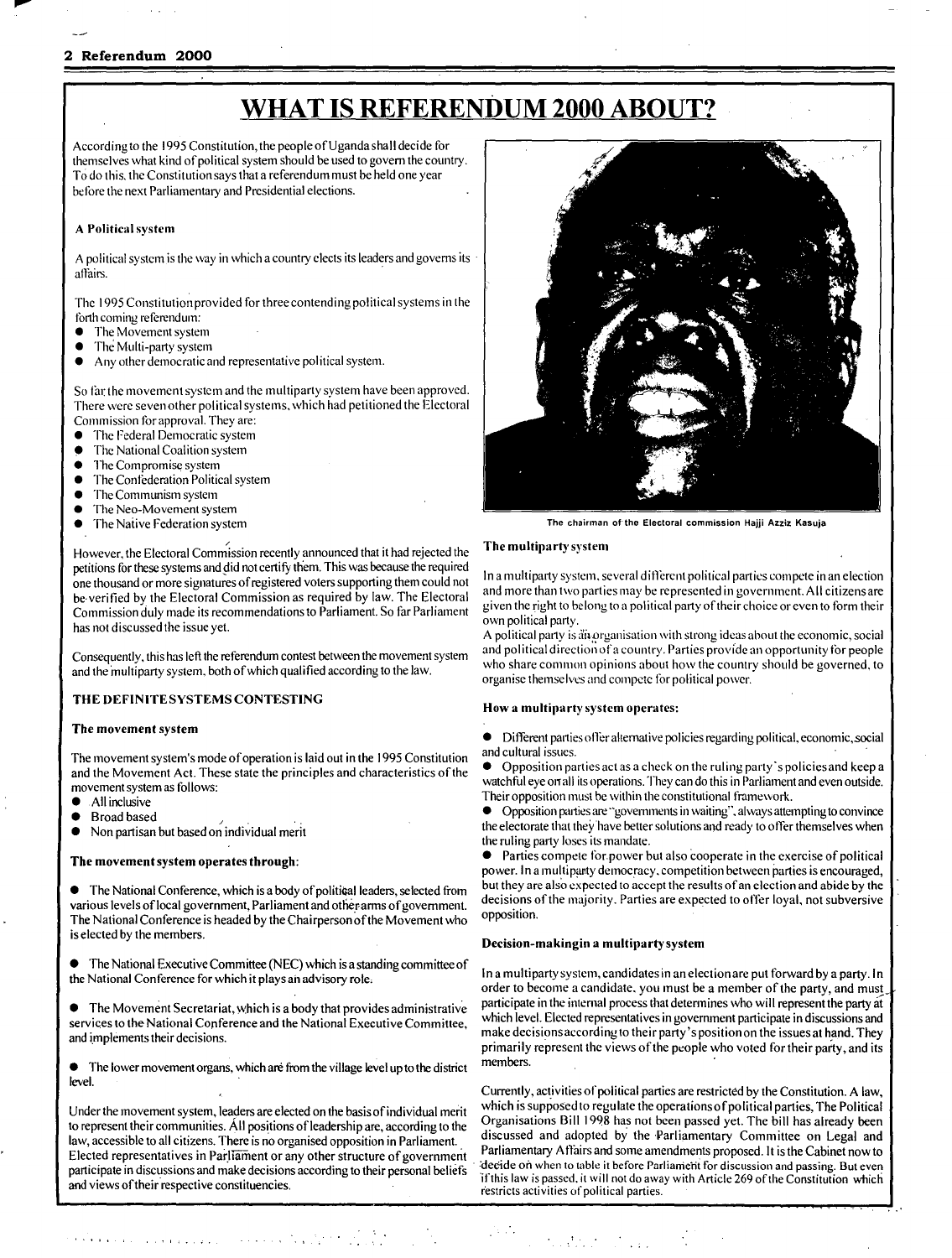# **REFERENDUM 2000: PROGRESS**



Yoweri Kaguta Museveni while launching the movement symbol



Netson Ochegerwhite launching the multiparty system symbot

# A. Referendum committees

Each of the sides, the movement system and the multiparty system has already established National Referendum Committees in accordance with the Referendum Act. The functions of these committees are:

- $\bullet$  To organise campaigns for their sides
- To appoint agents for purposes of campaigning and voting

Fo liase with the Electoral Commission on any matters related to the referendum.

The committees will distribute printed materials such as pamphlets, posters magazines etc defining what they are, and how they are different from the other side. They will utilise space and airtime on the public media to campaign, and they are also allowed to use private media at their expense for the same purpose. Their agents will also solicit votes from door to door.

The Movement National Referendum committee is headed by **Haji Moses** Kigongo. It consists of eight other members. They have also already named their district movement referendum committees.

The Multiparty National Referendum Committee is headed by Mr. Nelson Ocheger who was elected by representatives of 27 different political groups and individuals that applied to the Electoral Commission for clearance to campaign for the multiparty system. They have also launched their district multiparty referendum committees.

## B. The referendum campaign

Referendum campaigns to convince voters on why one system is preferable to the other have already been started by both sides. These campaigns are spearheaded by the respective referendum committees and their agents. The law allowed individuals to begin canvassing for votes for any side in July 1999. Therefore any person or group of persons is free to campaign for any side. provided notice is given to the police officer in charge of the area or the subcounty or division chief.

The referendum law provides a strict set of rules that must be obeyed by the sides when conducting their campaigns. Campaign activities should be peaceful at all times and not provoke public disorder or violence.

#### C. Symbols of the systems

 $\frac{1}{2}$ 

The Movement Chairman Mr. Yoweri Museveni launched the movement referendum symbol of the **BUS** on 10<sup>th</sup> April, 2000 at the International Conference Centre in Kampala, when he was launching the movement national campaign. At the same occasion,  $Mr.$  Museveni announced that the movement system manifesto would be launched on 29th April 2000.

The Chairman of the Multiparty National Referendum Committee Mr. Ocheger launched the multiparty referendum symbol of a  $\overline{DOVE}$  on 14 April 2000 by

, , , " .

............. y .................................................... ', •• ~ .... "

releasing two doves into the air at the Constitutional Square in Kampala, when he too was launching the national campaign. At the same occasion Mr. Ocheger launched the multiparty system manifesto.

The law requires that these symbols have to be gazetted so that they can become official and can then appear on the ballot paper.

These symbols are meant to help those who cannot read or write to identify the poluitical system they want during the voting.

## D. The referendum question

Traditionally, the referendum is a vote on a question in which voters have to answer "Yes" or "No". At the time the law governing the coming referendum was made, a question was envisaged, because this law defines a 'side' as the supporters of an affirmative answer to a question in a referendum or as the case may be, the supporters of a negative answer.

As the law requires, the Chief Justice has already appointed an independent panel of three judges to frame the question in consultation with the sides competing in the referendum. They are: Justice Alfred Karokora of the Supreme Court, Justice James Ogoola of the High Court and Justice Christine Kitumba of the Court of Appeal.

However, the judges have not yet embarked on the task. The delay is attributed to two issues:

 $\bullet$  The delay in the Electoral Commission clearing other political systems. Since the judges are by law required to frame the question in consultation with the competing sides, they had to wait until the exercise of approving political systems was over. The Electoral Commission has rejected seven other political systems leaving only the movement system and the multiparty system in the contest.

As the acting Chief Registrar of Courts of Judicature explained, a constitutional petition referring to the referendum is pending before the Constitutional Court. James R wanyarare and Haji Badru Keido. Wegulo petitioned the court praying. for an order prohibiting the panel of judges from framing the referendum question. Since the petition is being heard, it has to be disposed off before the judges can start work on the question.

#### E. Publication of the question

Once the question is framed, the Electoral Commission will announce it in the Gazette and publicise it as much as possible, then the civic educators will focus on it. This will ensure that the citizens know what the referendum issue is all about.

#### F. The referendum date

Michael Albany and an India

The Constitution provides that the referendum should be held in the fourth year of the term of the current Parliament. Although the exact date has not been announced yet, the referendum is expected to take place between  $\underline{3}^{\underline{rd}}$  June and 2<sup>nd</sup> July. The Electoral Commission will announce the date in due course.